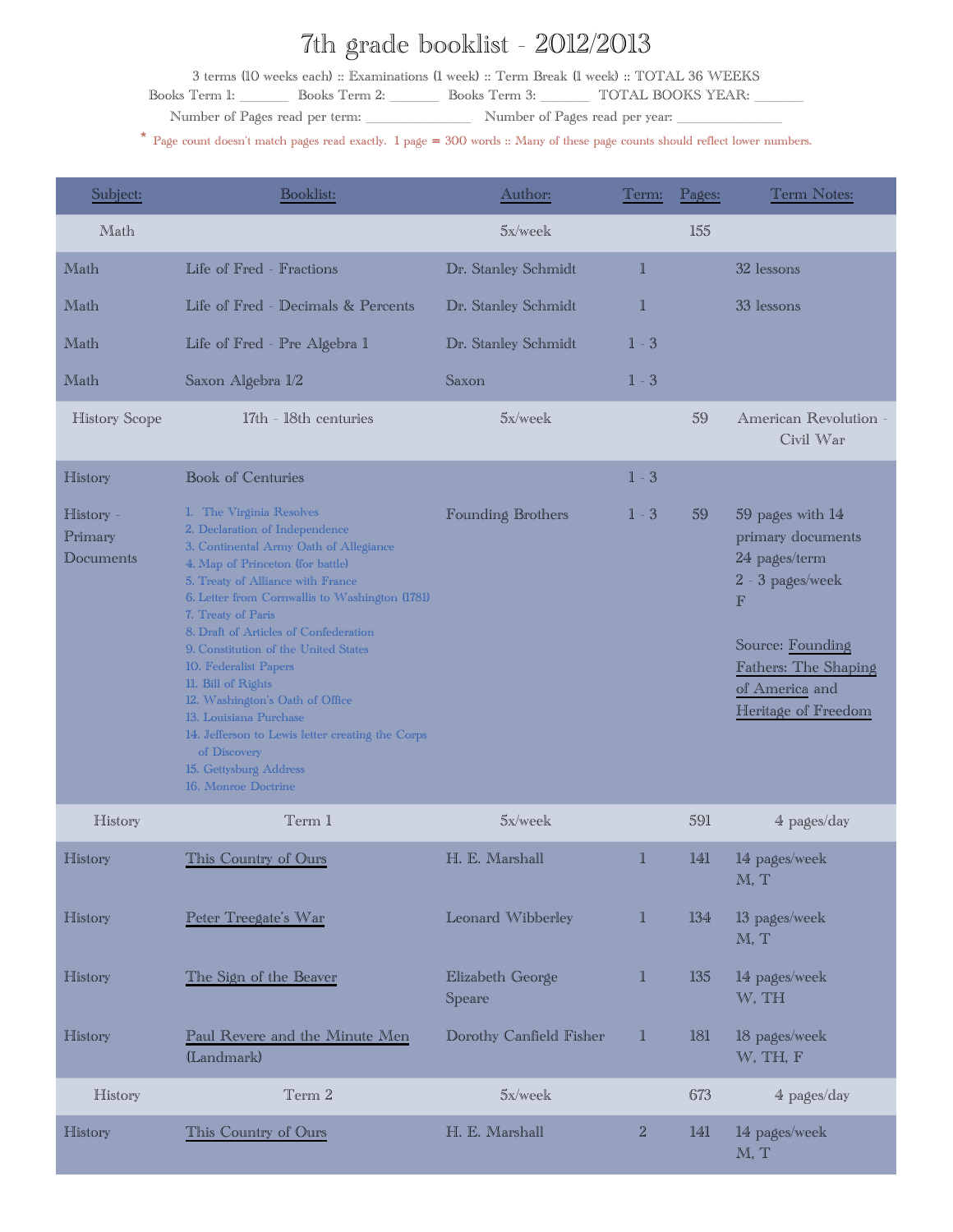| Subject:         | Booklist:                                                                                 | Author:                          | Term:          | Pages: | Term Notes:                                                |
|------------------|-------------------------------------------------------------------------------------------|----------------------------------|----------------|--------|------------------------------------------------------------|
| History          | Sea Captain From Salem                                                                    | Leonard Wibberley                | $\overline{2}$ | 166    | 16 pages/week<br>M, T                                      |
| History          | Our Independence and the<br>Constitution<br>(Landmark)                                    | Dorothy Canfield Fisher          | $\overline{2}$ | 187    | 19 pages/week<br>W, TH, F                                  |
| History          | George Washington, Frontier<br>Colonel<br>(Landmark)                                      | Sterling North                   | $\mathbf{2}$   | 179    | 18 pages/week<br>W, TH, F                                  |
| History          | Term 3                                                                                    | 5x/week                          |                | 569    | 4 pages/day                                                |
| History          | This Country of Ours                                                                      | H. E. Marshall                   | $\mathfrak{B}$ | 141    | 14 pages/week<br>M, T                                      |
| PB<br>History    | The Lewis and Clark Expedition<br>(Landmark)                                              | Richard Neuberger                | $\mathfrak{B}$ | 183    | 18 pages/week<br>M, T                                      |
| PB<br>History    | Lincoln and Douglas: The Years of<br>Decision<br>(Landmark)                               | Regina Zimmerman<br>Kelly        | $\sqrt{3}$     | 184    | 18 pages/week<br>W, TH, F                                  |
| PB<br>History    | Up From Slavery                                                                           | Booker T. Washington             | $\mathfrak{B}$ | 227    | 23 pages/week<br>W, TH, F                                  |
| Geography        |                                                                                           | 2x/week                          |                | 283    |                                                            |
| Geography        | The Captain's Dog: My Journey with<br>the Lewis and Clark Tribe                           | Roland Smith                     | $1 - 3$        | 283    | 10 pages/week<br>M, T                                      |
| Geography        | Along the Trail With Lewis and<br>Clark                                                   | Barbara Fifer<br>Vicky Soderberg | $1 - 3$        |        | Supplement<br>28 short chapters covering<br>the expedition |
| Geography        | WonderMaps                                                                                | <b>Bright Ideas Press</b>        | $1 - 3$        |        | Mapwork to coordinate<br>with Geography<br>reading<br>M, T |
| Citizenship      |                                                                                           | lx/week                          |                | 112    |                                                            |
| Plutarch's Lives | Plutarch's Lives for Boys and Girls<br>Aristides<br>Themistocles<br>Pelopidas<br>Timoleon | W.H. Weston                      | $1 - 3$        | 112    | 4 pages/week<br>W                                          |
| Religion         |                                                                                           | 5x/week                          |                | 966    |                                                            |
| Religion         | Baltimore Catechism #2<br>24 lessons left :: complete 8 lessons/term                      |                                  | $1 - 3$        |        | Part 2 - 3<br>M, T                                         |
| Religion         | The Soldier of Christ: Talks Before<br>Confirmation                                       | Mother Mary Loyola               | $1 - 3$        | 310    | 100 pages/term<br>10 pages/week<br>M, T                    |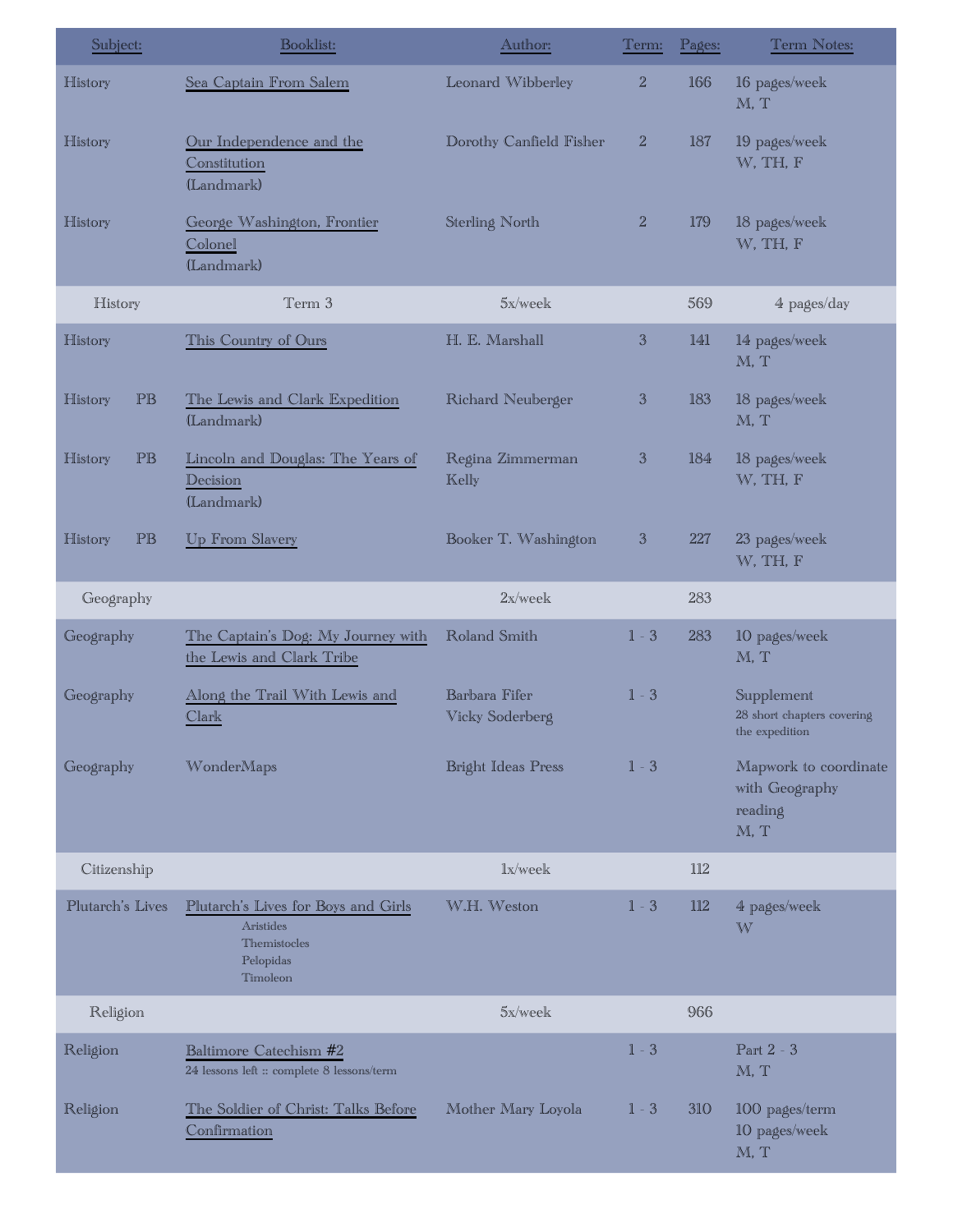| Subject:                | Booklist:                                  | Author:                                      | Term:        | Pages: | Term Notes:                                                                                                                                                                                                                                                                                   |
|-------------------------|--------------------------------------------|----------------------------------------------|--------------|--------|-----------------------------------------------------------------------------------------------------------------------------------------------------------------------------------------------------------------------------------------------------------------------------------------------|
| Religion                | Mass and the Sacraments                    | Fr. John Laux                                | $1 - 3$      | 195    | 7 pages/week<br>W, TH, F                                                                                                                                                                                                                                                                      |
| Religion                | Cross Among the Tomahawks                  | Milton Lomask                                | 1            | 165    | 18 pages/week<br>W, TH, F                                                                                                                                                                                                                                                                     |
| Religion                | Friar Among Savages: Father Luis<br>Cancer | Brother Kurt and<br><b>Brother Antoninus</b> | $\mathbf{2}$ | 176    | 18 pages/week<br>W, TH, F                                                                                                                                                                                                                                                                     |
| Religion                | Tales of the California Missions           | <b>Brother Franciscus</b><br>Willet, C.S.C.  | $\mathbf{3}$ | 120    | 12 pages/week<br>W, TH, F                                                                                                                                                                                                                                                                     |
| Language Arts           |                                            | 5x/week                                      |              |        |                                                                                                                                                                                                                                                                                               |
| Narration               | Oral and Written continue after<br>reading |                                              | $1 - 3$      |        | ** Goal of 2 written<br>narrations/week                                                                                                                                                                                                                                                       |
| Dictations &<br>Grammar | Spelling Wisdom - book 2                   | Simply Charlotte Mason                       | $1 - 3$      |        | 2 Dictation lessons/<br>week - use dictation<br>lessons to review<br>Winston Grammar                                                                                                                                                                                                          |
| Writing                 | Writer's Jungle                            | Julie Bogart                                 |              |        | PARTNERSHIP WRITING<br><b>STAGE</b><br>* KEEN OBSERVATION<br>EXERCISES (p. 33)<br>* ORAL NARRATIONS<br>* WRITTEN NARRATIONS<br>* FREEWRITES (p. 51)<br>* JOURNAL - SCIENCE<br>* LETTERS<br>* CARTOONS/COMICS<br>* LIMERICK<br>* MINI-REPORT<br>Transitioning to<br><b>FALTERING OWNERSHIP</b> |
| Latin (Languages)       |                                            | 4x/week                                      |              |        |                                                                                                                                                                                                                                                                                               |
| Latin<br>French         | Latina Christiana<br>Introduction          | Memoria Press                                | $1 - 3$      |        | Lesson 11 - 25<br>M, T, W, TH<br>$\mathbb{F}$                                                                                                                                                                                                                                                 |
| Natural History         |                                            | 5x/week                                      |              | 1242   |                                                                                                                                                                                                                                                                                               |
| Nature Study            | Handbook of Nature Study                   | Anna Botsford<br>Comstock                    | $1 - 3$      |        | <b>SEASONAL</b><br><b>REFERENCE</b>                                                                                                                                                                                                                                                           |
| Nature Study            | The Sciences                               | <b>Edward Holden</b>                         | $\mathbb{1}$ | 254    | 25 pages/week<br>3 pages/day<br>M, T, W, TH, F                                                                                                                                                                                                                                                |
| Nature Study            | School of the Woods                        | William J. Long                              | $\mathbf{2}$ | 361    | 36 pages/week<br>12 pages/day<br>W, TH, F                                                                                                                                                                                                                                                     |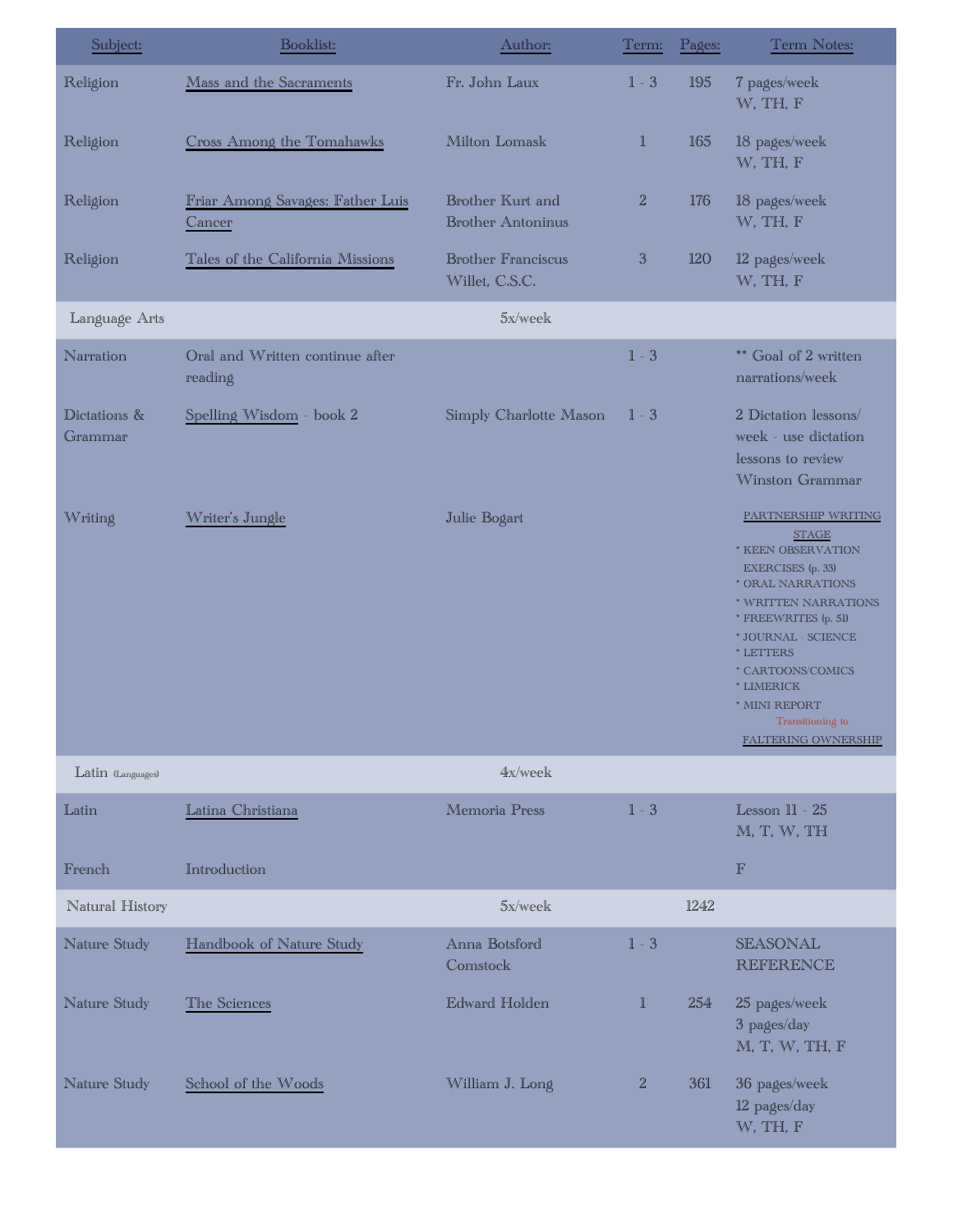| Subject:                                     | Booklist:                                   | Author:                            | Term:          | Pages: | Term Notes:                                                              |
|----------------------------------------------|---------------------------------------------|------------------------------------|----------------|--------|--------------------------------------------------------------------------|
| Nature Study                                 | Wild Animal Ways                            | Ernest Thompson Seton              | $\mathfrak{Z}$ | 243    | 24 pages/week<br>8 pages/day<br>W, TH, F                                 |
| Science                                      |                                             | 5x/week                            |                | 578    |                                                                          |
| Chemistry                                    | The Periodic Table of Videos                | University of<br>Nottingham        | $1 - 3$        |        | 118 videos<br>40 video elements/<br>term<br>4 videos/week<br>M, T, W, TH |
| Chemistry                                    | The How and Why Wonder Book<br>of Chemistry | Martin Keen                        | $\mathbb{1}$   | 48     | 5 pages/week<br>M                                                        |
| Chemistry                                    | The Mystery of the Periodic Table           | Benjamin Wiker                     | $\mathbb{I}$   | 151    | 15 pages/week<br>T, W, TH                                                |
| Chemistry                                    | The Wonder Book of Chemistry                | Jean Henri Fabre                   | $2 - 3$        | 379    | 19 pages/week<br>M, T, W, TH                                             |
| Logic                                        |                                             | 2x/week                            |                | 118    |                                                                          |
| Logic                                        | The Art of the Argument                     | Classical Academic<br>Press        | $1 - 3$        | 118    | 38 pages/term<br>4 pages/week<br>M, T                                    |
| Poetry                                       |                                             | lx/week                            |                | 78     |                                                                          |
| Poetry                                       | Prose and Poetry: Journeys                  | Tower, Russell, West               | $1 - 3$        | 78     | 3 pages/week                                                             |
| Poetry                                       | America At War                              | Selected by Lee Bennett<br>Hopkins | $1 - 3$        |        | 62 poems<br>2 poems/week                                                 |
| Fine Arts                                    |                                             | 4x/week                            |                |        |                                                                          |
| Drawing                                      | Drawing Textbook                            | <b>Bruce McIntyre</b>              | $1 - 3$        |        | Lesson 92 - 222<br>43/term<br>4/week                                     |
| Fine Arts                                    |                                             | lx/week                            |                |        |                                                                          |
| Shakespeare                                  | The Comedy of Errors                        | William Shakespeare                | $1 - 3$        |        |                                                                          |
| <b>MORNING</b><br><b>BASKET</b><br>Fine Arts | READ ALOUD                                  | Morning Basket                     |                | $571*$ |                                                                          |
| Virtue/<br>Character                         | The Book of Golden Deeds                    | Charlotte Yonge                    | $1 - 3$        | $75*$  | 10 pages/week                                                            |
| Virtue/<br>Character                         | Morning Exercises for All the Year          | Joseph Sindelar                    | $1 - 3$        | $38*$  | 2 pages/day                                                              |